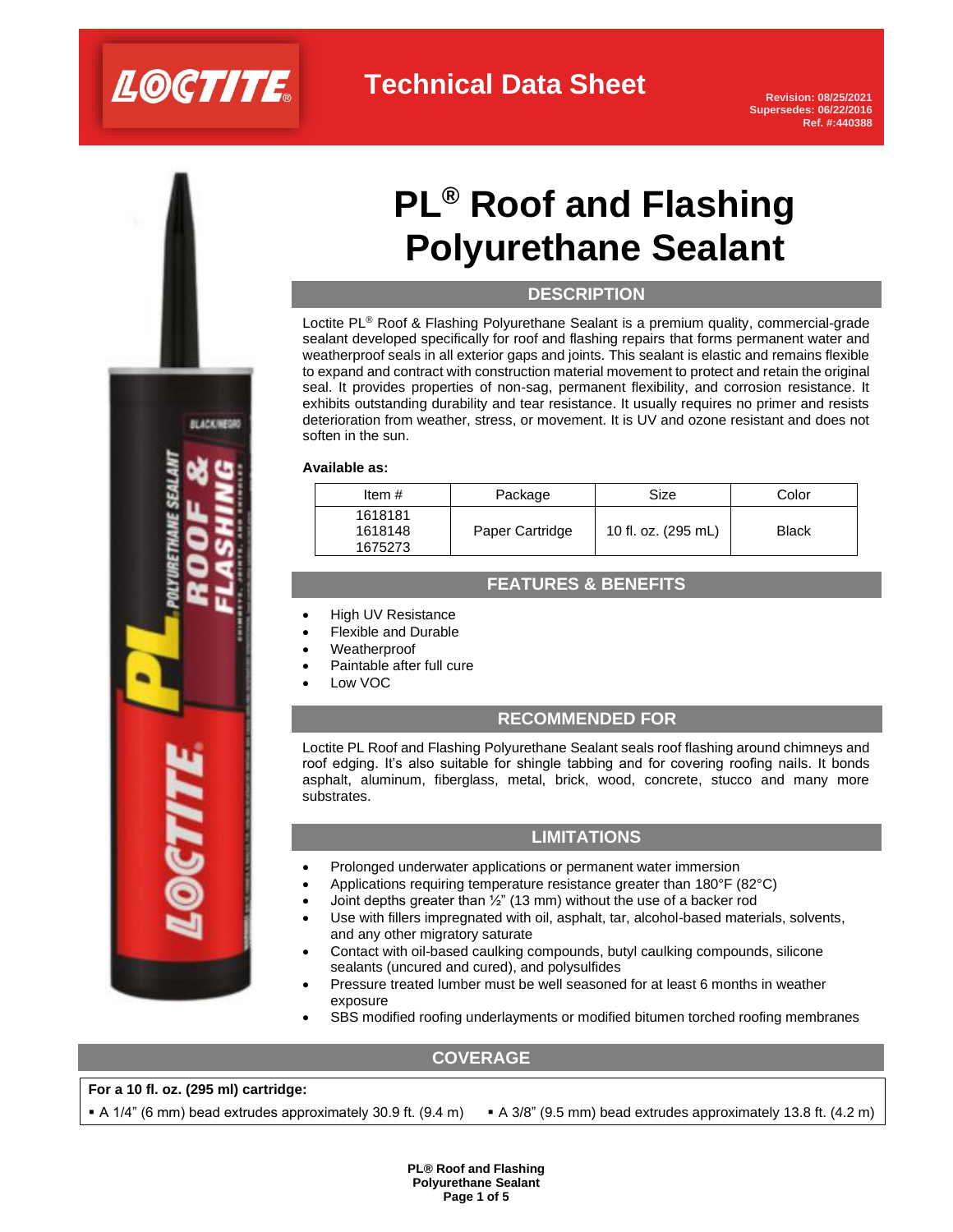

# **TECHNICAL DATA**

| <b>Typical Uncured Physical Properties</b> |                                                                                                                                                | <b>Typical Application Properties</b> |                                 |                                                                                                                                                                           |
|--------------------------------------------|------------------------------------------------------------------------------------------------------------------------------------------------|---------------------------------------|---------------------------------|---------------------------------------------------------------------------------------------------------------------------------------------------------------------------|
| Color:<br>Appearance:                      | <b>Black</b><br>Thixotropic solid                                                                                                              |                                       | <b>Application Temperature:</b> | The adhesive should be above 40°F<br>$(4^{\circ}C)$ and below 100°F (37°C)<br>(For best results, use when surface<br>temperatures are between 60°F and<br>$90^{\circ}$ F) |
| Base:                                      | Polyurethane<br>Formaldehyde / Asbestos free                                                                                                   |                                       | Odor:                           | Mild                                                                                                                                                                      |
| <b>Flash Point:</b>                        | Non-Flammable                                                                                                                                  |                                       | Sag:                            | No Sag                                                                                                                                                                    |
| Density:                                   | 10.1 lb/US gallon                                                                                                                              |                                       | Skin Time:                      | 24 hours* @ 78°F (25°C) and 50%<br>relative humidity                                                                                                                      |
| <b>VOC Content:</b>                        | < 3% by weight<br>(CARB)<br>(SCAQMD)<br>35 g/L                                                                                                 |                                       |                                 | (Based on sealant bead $\frac{1}{2}$ " wide by<br>$\frac{1}{4}$ " depth)                                                                                                  |
| Shelf Life:                                | 12 months from date of manufacture<br>(unopened)                                                                                               |                                       | Cure Time:                      | Approximately 7 days* @ 78°F<br>(25°C) and 50% relative humidity                                                                                                          |
|                                            |                                                                                                                                                |                                       |                                 | (Based on sealant bead $\frac{1}{2}$ " wide by<br>$\frac{1}{4}$ " depth)                                                                                                  |
| Lot Code Explanation: HE9038R302           | 9 = Last Digit of Year of Manufacture<br>$038$ = Day of Manufacture based on<br>365 days per year<br>For example:<br>$9038 =$ February 7, 2019 |                                       | Clean Up:                       | Clean up uncured sealant residue<br>with mineral spirits. Scrape away<br>cured sealant using a sharp-edged<br>tool.                                                       |

**\***Time is dependent upon temperature, humidity, porosity of substrate and amount of adhesive used.

| <b>Typical Cured Performance Properties</b>                                                                                                                                                                                           |                                            |                                   |                                                |  |  |
|---------------------------------------------------------------------------------------------------------------------------------------------------------------------------------------------------------------------------------------|--------------------------------------------|-----------------------------------|------------------------------------------------|--|--|
| Color:                                                                                                                                                                                                                                | <b>Black</b>                               | Tear Strength (ASTM D1004):       | 50 pli                                         |  |  |
| Cured form:                                                                                                                                                                                                                           | Non-flammable, rubbery solid               | Weight Loss (ASTM C792):          | 3% after heat aging                            |  |  |
| Shrinkage:                                                                                                                                                                                                                            | Nil                                        | Shore A Hardness (ASTM D661):     | $25 - 30$                                      |  |  |
| <b>Water Resistance:</b>                                                                                                                                                                                                              | Yes                                        | Tack-Free Time (ASTM C679):       | Passes (maximum 72<br>hours)                   |  |  |
| Service Temperature:                                                                                                                                                                                                                  | -40°F (-40°C) to 180°F (82°C)              | Tensile Strength (ASTM D412):     | 350 psi                                        |  |  |
| <b>Movement Capability:</b>                                                                                                                                                                                                           | $\pm$ 35% (ASTM C719)                      | Elongation at Break (ASTM D412):  | 800%                                           |  |  |
| Paintable: **                                                                                                                                                                                                                         | Yes, Once fully cured (7 days*)            | Stain & Color Change (ASTM C510): | No visible change                              |  |  |
| Water Immersion:                                                                                                                                                                                                                      | Passes 10 weeks with<br>movement cycling   | Artificial Weathering (ASTM G26): | No Surface Cracking<br>(Xenon Arc 3,000 hours) |  |  |
|                                                                                                                                                                                                                                       | $(ASTM C1247, 122^{\circ}F (50^{\circ}C))$ | Adhesion in Peel (ASTM C794):     | 30 pli                                         |  |  |
| Specifications:<br>• ASTM C920, Type S, Grade NS, Class 35, Use NT, M, A, T, and I<br>• Federal Specification TTS-00230C, Type II, Class A                                                                                            |                                            |                                   |                                                |  |  |
| • Meets CAN/CGSB-19.13-M87, Classification MCG-2-25-A-N, No. 81026                                                                                                                                                                    |                                            |                                   |                                                |  |  |
| **Based on accepted industry standards and practices, using rigid paints and/or coatings over flexible sealants can result in a<br>loss of adhesion of the applied paint and/or coating, due to the potential movement of the sealant |                                            |                                   |                                                |  |  |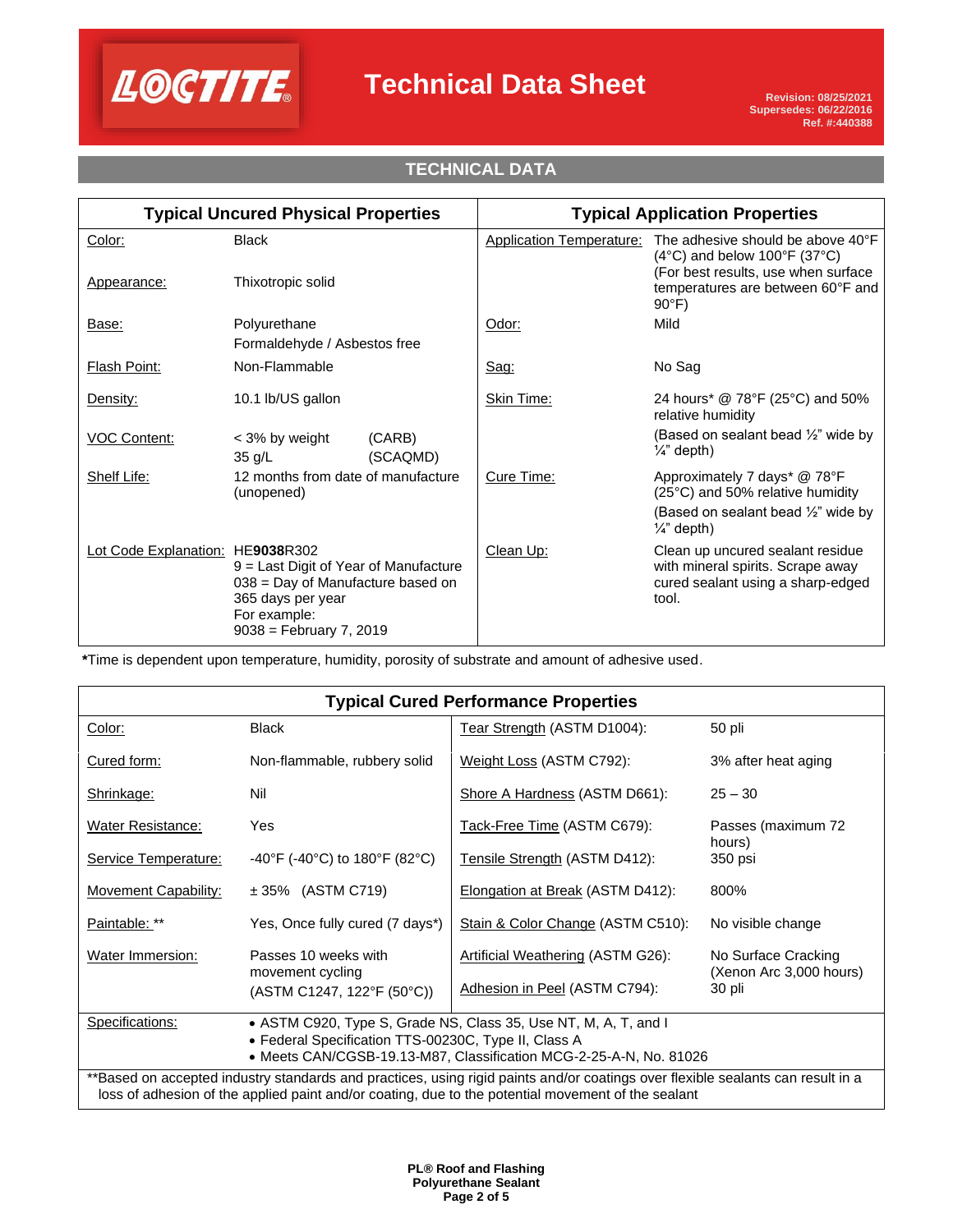

# **DIRECTIONS**

#### **Tools Typically Required:**

Utility knife, caulking gun, and tool to puncture cartridge seal.

#### **Safety Precautions:**

Wear gloves to avoid skin contact. Sealant may temporarily stain skin.

#### **General Preparation:**

For best performance and results use above  $40^{\circ}F(4^{\circ}C)$ . In cool or cold weather, store container where temperature is about 75°F (25°C) for at least 24 hours before using. Cut nozzle at a 45° angle to desired bead size and puncture inner seal. Protect open containers from heat and /or direct sunlight.

It is the user's responsibility to check the adhesion of the cured sealant on a test joint before applying to the entire project.

#### **Surface Preparation:**

Surfaces must be structurally sound, dry, and free of all loose aggregate, paint, oil, grease, asphalt, release agents, wax, and mastic compounds prior to the application of the sealant.

#### **Masonry:**

Concrete, stone, stucco, and other masonry must be cleaned where necessary by grinding or wire brushing to expose a sound surface free of contamination. If joint surfaces have absorbed oils, sufficient concrete must be removed to ensure a clean surface. Concrete must be fully cured.

#### **Wood and painted wood:**

Cut back weathered and treated surfaces and dry rot until clean, sound wood is reached. PL S30 will adhere to most new and old dry, oil-free wood. Scrape away paint to bare wood.

#### **Metal:**

Scale, rust, and coatings must be removed to expose bright metal. Protective coatings should be removed with a solvent as well as any chemical residue or film.

#### **Joint Preparation:**

The number of joints and the joint width should be designed for a maximum of  $\pm$  35% joint movement from the initial joint width. The depth of the sealant joint should be  $\frac{1}{2}$  the width of the joint. The maximum depth is  $\frac{1}{2}$ " (13 mm) and the minimum is  $\frac{1}{4}$  inch (6mm). The maximum recommended joint width is 1.5 inches (38 mm).

#### **Recommended Joint Width to Sealant Depth Ratio:**

| Joint Width<br>(inches) | Sealant Depth @<br><b>Midpoint (inches)</b> | Joint Width<br>(mm) | Sealant Depth @<br>Midpoint (mm) |
|-------------------------|---------------------------------------------|---------------------|----------------------------------|
| $1/4 - 1/2$             | 1/4                                         | $6 - 13$            |                                  |
| $1/2 - 3/4$             | $1/4 - 3/8$                                 | $13 - 19$           | $6 - 10$                         |
| $3/4 - 1$               | $3/8 - 1/2$                                 | $19 - 25$           | $10 - 13$                        |
| 1 – 1.5                 |                                             | $25 - 38$           |                                  |

In deep joints, the sealant depth must be controlled by Closed-Cell Backer Rod or Expansion Joint Filler. Other caulks should not be used as fillers. Do not prime Backer Rod or Expansion Joint filler. Do not puncture Backer rod as it may cause bubbling. Where the joint depth does not permit the use of backer-rod, a bond breaker (polyethylene strip) must be used to prevent threesided adhesion. Cork or rigid non-impregnated cane-fiber joint fillers are suitable. Make sure the backing material is tight to the sides of the joint to prevent loss of sealant through the bottom. Note: Do not use other caulks or sand as a bottom bed in a joint.

For best results, caulking and sealing should be performed when temperatures are above 40°F (4°C) and below 90°F (32°C). Application to moist surfaces will adversely affect adhesion.

#### **Priming:**

Priming is not required for most applications however, joints subject to periodic water immersion must be primed. Substrates such as copper, stainless and galvanized steel, or Kynar coatings typically require the use of a primer. Loctite does not provide primers however, possible primers are MasterSeal P 173 or MasterSeal P 176 and are available through industrial outlets only. Apply an appropriate primer full strength with a brush or clean cloth following instructions. A light, uniform coating is sufficient for most surfaces. Porous surfaces may require more primer, but do not over apply. Allow primer to dry prior to sealant application. Priming and sealing must be done on the same working day.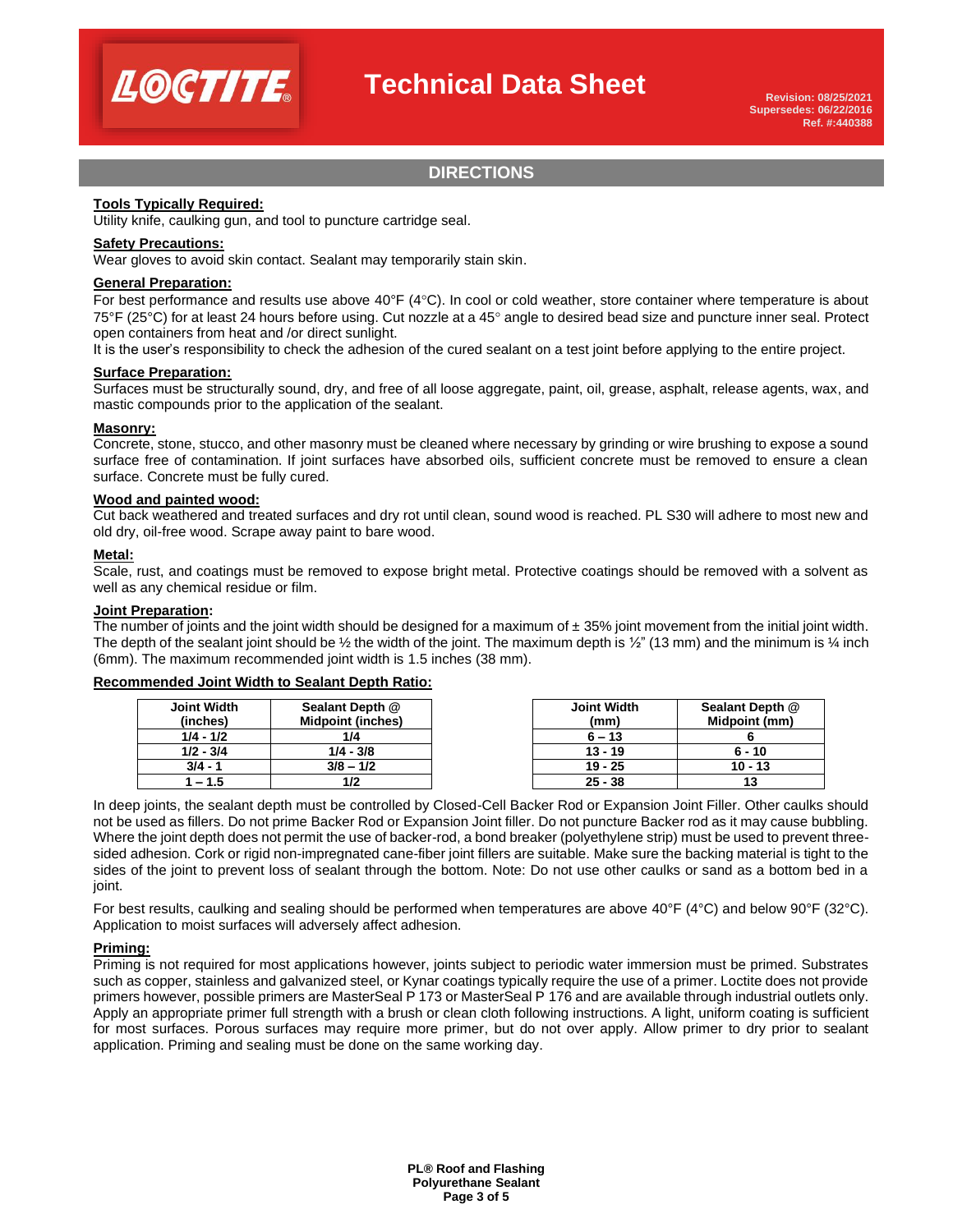

**Revision: 08/25/2021 Supersedes: 06/22/2016 Ref. #:440388**

# **DIRECTIONS**

#### **Application:**

Apply sealant with steady pressure, forcing bead into the joint. Fill joints from the bottom; avoid bridging of the joint, which may form air bubbles. Do not use in joints deeper than  $\frac{1}{2}$ " (13 mm) without the use of a backer rod. The depth of the sealant should be half the width of the joint. The maximum depth is ½" (13 mm) and the minimum is ¼" (6 mm). For roof tile applications, apply a bead of Loctite PL Roof and Flashing Polyurethane Sealant sufficient to make a bond between two tiles on the upper surface of the down slope tile. Install the upslope tile and press into the sealant bead to ensure good contact between the sealant and both tiles.

Dry tooling is recommended within 5 minutes of extrusion. DO NOT use soapy water when tooling as this may cause the surface to discolor. If tooling with solvent is necessary, use clean mineral spirits. Tooling results in the correct bead shape, a neat joint, and maximum adhesion. Sealant skins within 24 hours, is functional within 3 days and reaches full cure in about 1 week.

#### **Clean-up:**

Clean tools and any uncured sealant residue immediately with mineral spirits in a well-ventilated area to the outdoors. Cured sealant may be carefully cut away with a sharp-edged tool. Solvents have little or no effect on cured sealant.

### **STORAGE & DISPOSAL**

**NOT DAMAGED BY FREEZING.** Store in unopened container in a cool, dry area away from heat and direct sunshine, under standard conditions. Standard storage conditions are defined as  $72 \pm 4^{\circ}F (22 \pm 2^{\circ}C)$  and < 50% relative humidity. Elevated temperatures will reduce shelf life. In cool or cold weather, store container at room temperature for at least 24 hours before using. Use an approved hazardous waste facility for disposal.

# **LABEL PRECAUTIONS**

#### **WARNING: HARMFUL IF INHALED. EYE, SKIN AND RESPIRATORY IRRITANT. MAY CAUSE SKIN AND RESPIRATORY SENSITIZATION.**

**WARNING:** Contains mineral spirits and toluene diisocyanate (TDI). Individuals with lung or breathing problems or prior sensitization to isocyanates should not use this product. Avoid breathing vapors. Vapors may cause headaches, dizziness, and nausea. Open windows and doors to ensure cross ventilation during application and until all odors are gone. Avoid contact with eyes and skin. Prolonged or repeated exposure may cause dermal or respiratory sensitization; effects may be permanent. Gloves are recommended.

**FIRST AID:** If swallowed, call a physician or Poison Control Center immediately. Do not induce vomiting. For eye contact flush with water for 15 minutes, call a physician. For skin contact, wash thoroughly with soap and water. If inhaled, move to fresh air. If symptoms persist, get immediate medical attention. **INTENTIONAL MISUSE BY DELIBERATELY INHALING CONTENTS MAY BE HARMFUL OR FATAL. DO NOT TAKE INTERNALLY. KEEP OUT OF THE REACH OF CHILDREN.**

 **WARNING: Cancer and Reproductive Harm – www.P65Warnings.ca.gov.**

**Refer to the Material Safety Data Sheet (MSDS) for further information**